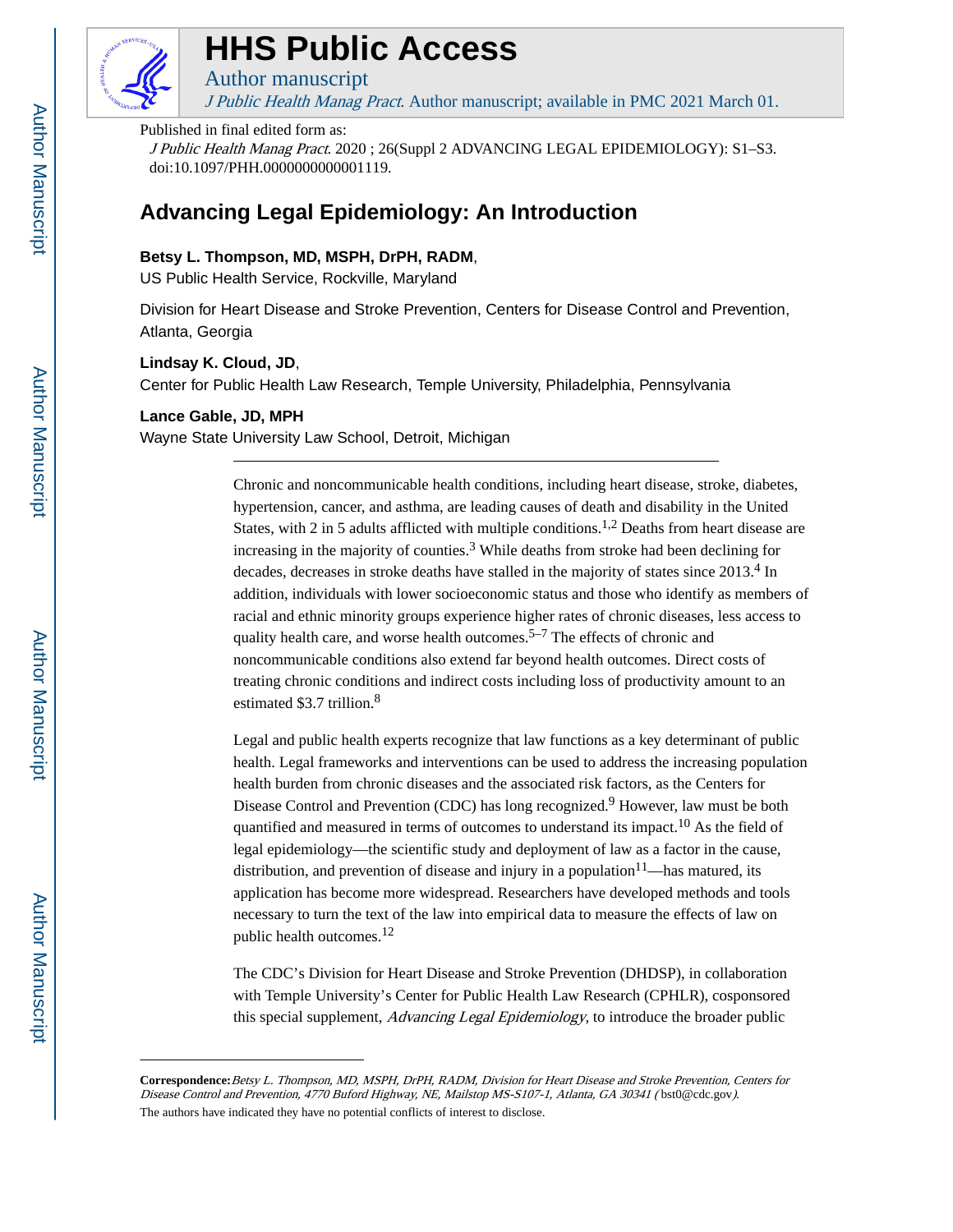health practice community to the field and its principles and to demonstrate its application to study and evaluate chronic and noncommunicable disease-related policies. The articles that follow illustrate a compelling and diverse body of research that exemplifies how legal epidemiology can help public health practitioners and policy makers recognize opportunities for achieving better health outcomes through law and policy.

Burris et al lay the foundation of this special supplement by describing the evolution of legal epidemiology, its theoretical framework, methods, and application in public health practice. Fulmer et al provide an overview of DHDSP's application of legal epidemiology methods across a policy research continuum. The research continuum examines the evidence base for policy interventions and uses policy surveillance to identify trends in uptake of evidenceinformed laws. Their analysis demonstrates how such laws are being implemented through case studies of community health worker workforce development polices.

After establishing the history, framework, and application of legal epidemiology, this special supplement highlights the breadth of its methods in practice. Authors from CPHLR utilize policy surveillance, a legal epidemiology method that involves the ongoing, systematic collection, analysis, and dissemination of policies across jurisdictions and over time.13 Their analysis describes geographic and temporal trends in 3 housing-related domains: state fair housing protections, state laws that govern the landlord-tenant relationship, and city-level nuisance property ordinances. Given the relationship between indoor air quality, lead and mold exposure, housing affordability, and health, their analysis identifies solutions to address the adverse short- and long-term health effects from poor-quality rental housing and substandard neighborhoods experienced by low-income residents.<sup>14</sup>

Policy surveillance can also be used to determine the extent to which insurance covers recommended treatments of chronic conditions. Carr et al analyze patterns of insurance coverage requirements for diabetes self-management education and training for private insurers, Medicaid programs, and Medicare across the states. Their findings have important implications for addressing the substantial and growing burden of diabetes, particularly as it relates to equitable access to health care.

Chronic disease risk factors have negative economic and social impacts across the life span, influencing the quality of life for those affected, their families, and communities.<sup>15</sup> A policy surveillance study by Sloan et al examines the prevalence of state and local laws intended to encourage population access to reduced sodium food products, a step toward lowering population hypertension rates. Alcohol consumption is a risk factor for cancer, and fetal exposure to alcohol can result in long-term cognitive and other health issues, including heart and kidney diseases.<sup>16,17</sup> Despite the known risks, binge drinking during early pregnancy is an ongoing public health concern.<sup>18</sup> Thomas et al apply empirical research to examine the association between state alcohol laws and alcohol use during pregnancy and birth. Their findings provide important insights into the role of educational status in relation to policy approaches that address the risks associated with alcohol use, particularly among reproductive-age women.

J Public Health Manag Pract. Author manuscript; available in PMC 2021 March 01.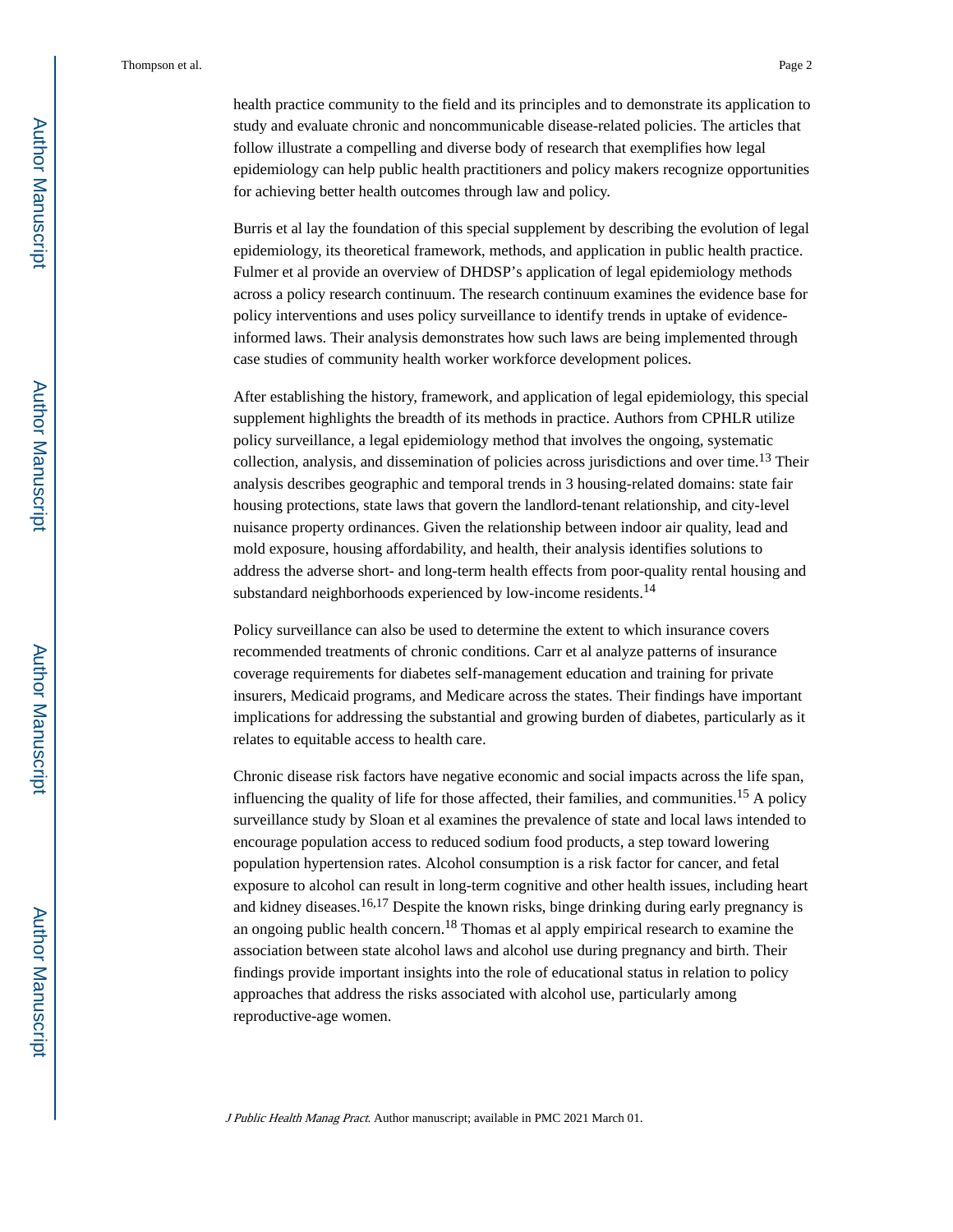A longitudinal policy surveillance study by Robinson et al describes variations in the approaches states use to implement and administer Supplemental Security Income benefits through State Supplemental Programs to support families of children with disabilities. This study has implications for states to address disparities in health and access to care for families of children with mental, emotional, and behavioral disorders.

Yang et al apply a mixed-methods approach to compare the content of school-written concussion policies with state laws that govern sports-related concussions. They examine school policy compliance with implementation of the 3 core tenets of concussion laws removal from play, return to play, and concussion education. This study demonstrates how a mixed-methods approach can be applied within a legal epidemiology framework to study both institutional change and health effects as a result of state law.

The CDC has reported a slowing of the long-standing trend toward reduced exposure to secondhand smoke among nonsmokers since 2011, while state-level actions to encourage comprehensive tobacco control policies have also slowed.<sup>19</sup> This trend highlights the need to empower local public health authorities to protect community members from secondhand smoke and other risk factors.<sup>19</sup> Using policy surveillance methods, Kang et al describe state comprehensive indoor air smoking laws, outline the challenges created when state law sets a ceiling preempting local communities from adopting ordinances that are more protective, and provide examples where states have reconsidered local preemption.

Building on a DHDSP evidence assessment, Gilchrist et al analyzed state laws that address prehospital and hospital aspects of the stroke system of care to determine if state laws are supported by best available evidence. Given that stroke is a leading cause of death and disability, this effort supports future opportunities to study the effectiveness of public health laws in linking emergency medical services and advanced stroke care with stroke outcomes across the United States.

Gable describes how the innovative models developed through legal epidemiology provide an opportunity to rethink legal and public health education and training to incorporate a transdisciplinary model. Public health students and practitioners can benefit greatly from understanding the role of law in improving health outcomes. Likewise, lawyers should receive training and education on how evidence-based methods allow for the development and implementation of laws that can support better health outcomes.

Finally, Benjamin puts the use of legal epidemiology research into perspective for public health practitioners and provides guidance on how they can contribute to the field.

Readers of this special supplement of the Journal of Public Health Management and Practice will come away with a new appreciation of the impact of laws on public health. As chronic and noncommunicable health conditions continue to imperil the health of many in our communities, legal epidemiology provides a powerful tool to gain greater insights and pursue more effective public health strategies that will benefit us all.

J Public Health Manag Pract. Author manuscript; available in PMC 2021 March 01.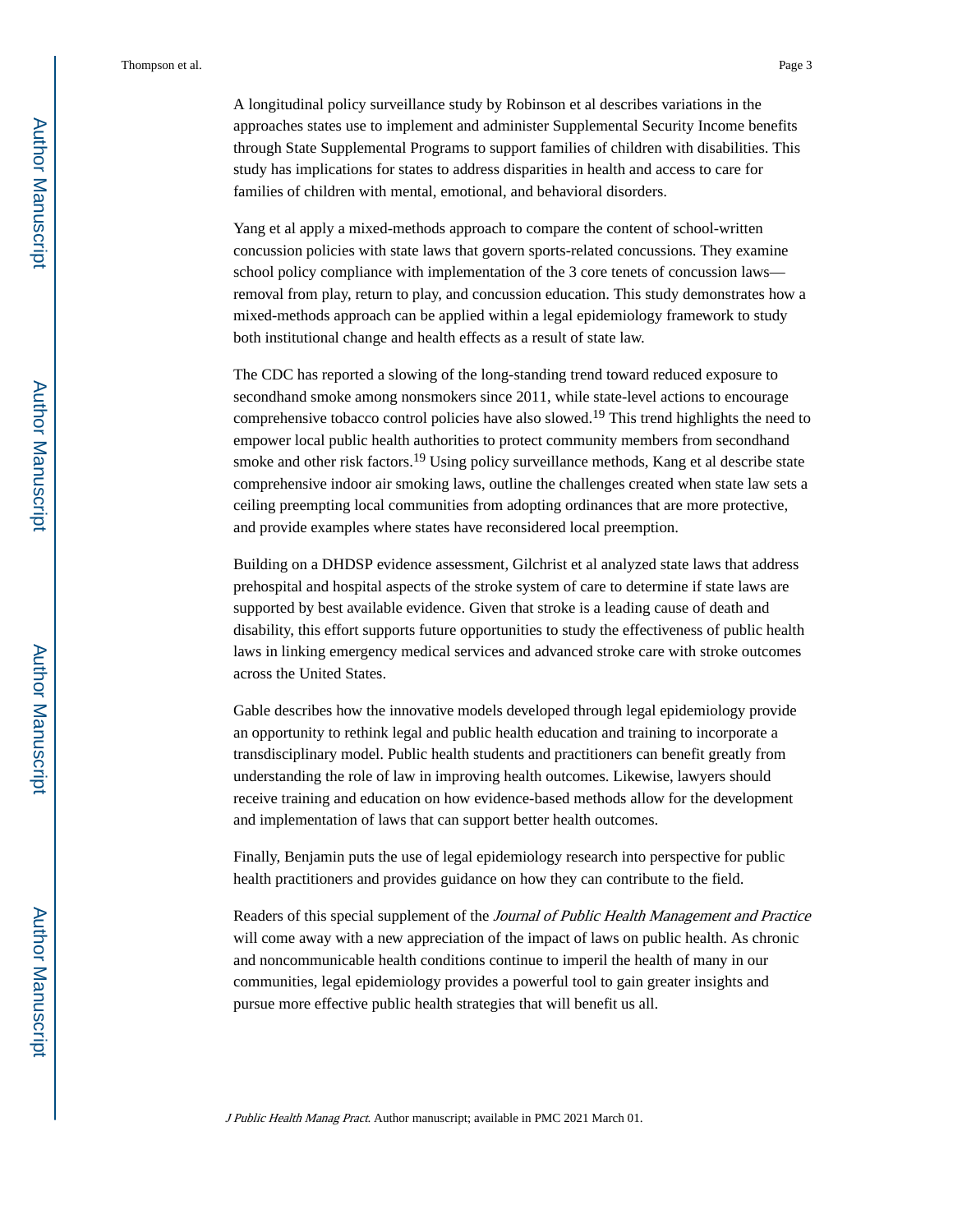### **Acknowledgments**

This work was supported by the Centers for Disease Control and Prevention.

Support for Ms Cloud's contribution was provided by the Robert Wood Johnson Foundation.

**Disclaimer:** The findings and conclusions of this study are those of the authors and do not necessarily represent the official position of the Centers for Disease Control and Prevention. Furthermore, this article is not intended to promote any particular legislative, regulatory, or other action.

# **References**

- 1. Centers for Disease Control and Prevention. Health and economic costs of chronic diseases. [https://](https://www.cdc.gov/chronicdisease/about/costs/index.htm) [www.cdc.gov/chronicdisease/about/costs/index.htm](https://www.cdc.gov/chronicdisease/about/costs/index.htm). Published February 11, 2019 Accessed October 7, 2019.
- 2. Buttorff C, Teague R, Bauman M. Multiple Chronic Conditions in the United States. Santa Monica, CA: RAND Corporation; 2017.
- 3. Vaughan AS, Ritchey MD, Hannan J, et al. Widespread recent increases in county-level heart disease mortality across age groups. Ann Epidemiol. 2017;27:796–800. [PubMed: 29122432]
- 4. Centers for Disease Control and Prevention. Preventing stroke deaths: progress stalled. [https://](https://www.cdc.gov/vitalsigns/stroke/index.html) [www.cdc.gov/vitalsigns/stroke/index.html.](https://www.cdc.gov/vitalsigns/stroke/index.html) Published September 6, 2017 Accessed October 16, 2019.
- 5. Thorpe KE, Ko Chin K, Cruz Y, Innocent MA, Singh L. The United States can reduce socioeconomic disparities by focusing on chronic diseases. [https://www.healthaffairs.org/do/](https://www.healthaffairs.org/do/10.1377/hblog20170817.061561/full) [10.1377/hblog20170817.061561/full.](https://www.healthaffairs.org/do/10.1377/hblog20170817.061561/full) Published August 17, 2017 Accessed October 7, 2019.
- 6. Bauer UE, Briss PA, Goodman RA, Bowman BA. Prevention of chronic disease in the 21st century: elimination of the leading preventable causes of premature death and disability in the USA. Lancet. 2014;384(9937):45–52. [PubMed: 24996589]
- 7. Centers for Disease Control and Prevention. Racial and Ethnic Approaches to Community Health (REACH). [https://www.cdc.gov/chronicdisease/resources/publications/aag/reach.htm.](https://www.cdc.gov/chronicdisease/resources/publications/aag/reach.htm) Published November 13, 2017 Accessed October 7, 2019.
- 8. Waters H, Graf M. The Costs of Chronic Disease in the US. Santa Monica, CA: The Milken Institute; 2018.
- 9. Mensah GA, Goodman RA, Zaza S, et al. Law as a tool for preventing chronic diseases: expanding the spectrum of effective public health strategies. Prev Chron Dis. 2004;1(1): A11.
- 10. Chriqui JF, O'Connor JC, Chaloupka FJ. What gets measured, gets changed: evaluating law and policy for maximum impact. J Law Med Ethics. 2011;39(suppl 1):21–26.
- 11. Ramanathan T, Hulkower R, Holbrook J, Penn M. Legal epidemiology: the science of law. J Law Med Ethics. 2017;45(1)(suppl):69–72. [PubMed: 28661299]
- 12. Wagenaar AC, Burris S. Public Health Law Research: Theory and Methods. San Francisco, CA: Jossey-Bass; 2013.
- 13. Burris S, Ashe M, Levin D, Penn M, Larkin M. A transdisciplinary approach to public health law: the emerging practice of legal epidemiology. Annu Rev Public Health. 2016;37:135–148. [PubMed: 26667606]
- 14. Robert Wood Johnson Foundation. How does housing affect health? [https://www.rwjf.org/en/](https://www.rwjf.org/en/library/research/2011/05/housing-and-health.html) [library/research/2011/05/housing-and-health.html](https://www.rwjf.org/en/library/research/2011/05/housing-and-health.html). Published May 1, 2011 Accessed October 7, 2019.
- 15. Kapustin J Chronic disease prevention across the lifespan. J Nurse Practitioner. 2010;6(1):16–24.
- 16. Kanny D The surprising link between alcohol and cancer. [https://blogs.cdc.gov/cancer/2014/04/14/](https://blogs.cdc.gov/cancer/2014/04/14/the-surprising-link-betweenalcohol-and-cancer) [the-surprising-link-betweenalcohol-and-cancer.](https://blogs.cdc.gov/cancer/2014/04/14/the-surprising-link-betweenalcohol-and-cancer) Published April 14, 2014 Accessed October 7, 2019.
- 17. Centers for Disease Control and Prevention. Key findings: the effects of alcohol use during pregnancy and later developmental outcomes: an analysis of previous studies. [https://](https://www.cdc.gov/ncbddd/fasd/features/key-finding-acer.html) [www.cdc.gov/ncbddd/fasd/features/key-finding-acer.html.](https://www.cdc.gov/ncbddd/fasd/features/key-finding-acer.html) Published March 27, 2018 Accessed October 7, 2019.

J Public Health Manag Pract. Author manuscript; available in PMC 2021 March 01.